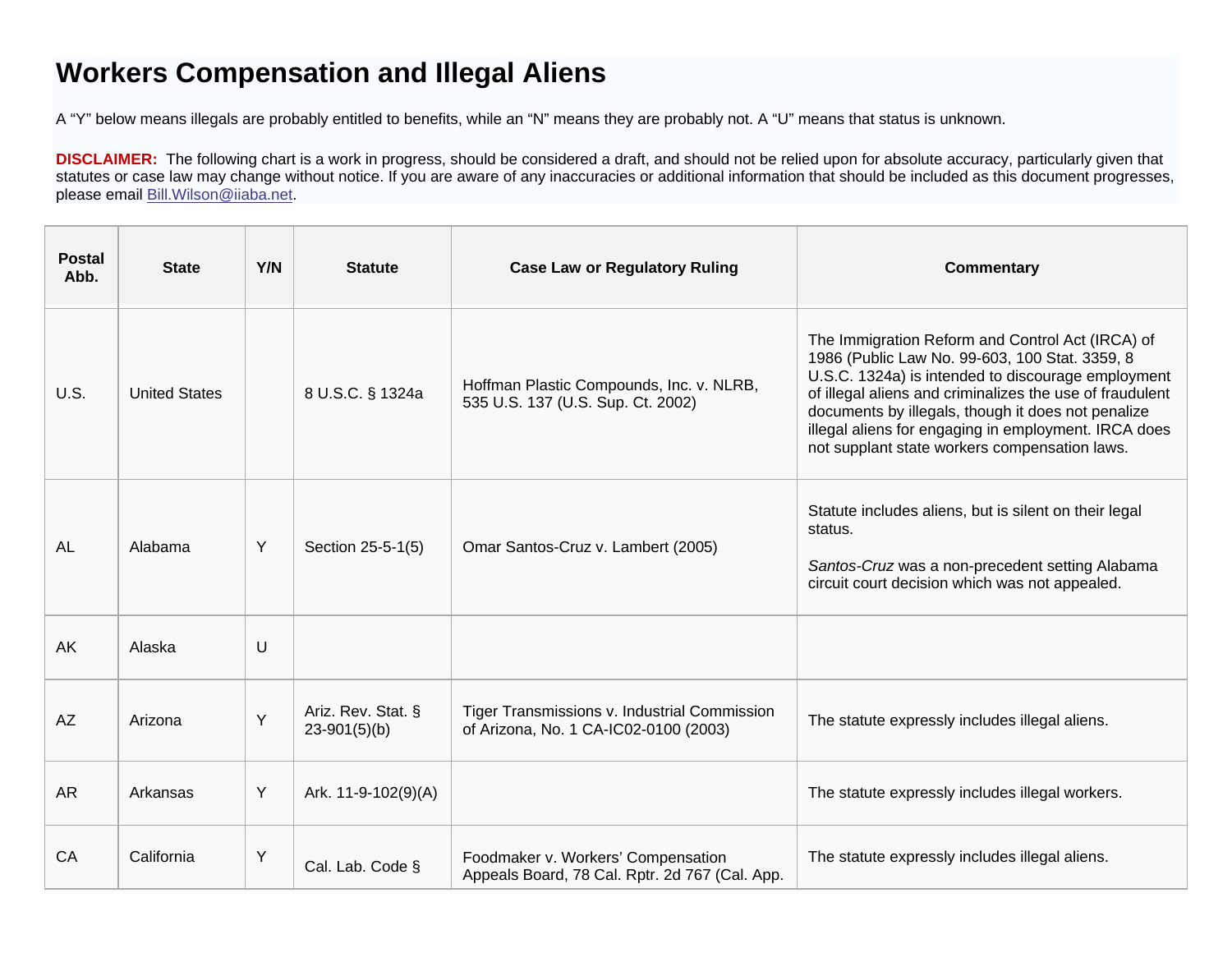|                |             | $N^*$             | 3351                                            | Ct. 1999)<br>Farmer Brothers Coffee v. Ruiz, 133 Cal. App.<br>533 (Cal. App. Ct. 2005)                                                                                                                                                                                                                                         | * Foodmaker established that illegals could be<br>refused vocational rehabilitation benefits.                                                                                                                                                                                                                                                                                                                       |
|----------------|-------------|-------------------|-------------------------------------------------|--------------------------------------------------------------------------------------------------------------------------------------------------------------------------------------------------------------------------------------------------------------------------------------------------------------------------------|---------------------------------------------------------------------------------------------------------------------------------------------------------------------------------------------------------------------------------------------------------------------------------------------------------------------------------------------------------------------------------------------------------------------|
| CO             | Colorado    | Y                 | Colo. Rev. Stat. §<br>8-40-202(b)               | Champion Auto Body v. Gallegos, 950 P.2d<br>671 (Colo. App. Ct. 1997)                                                                                                                                                                                                                                                          | The statute expressly includes illegal aliens.<br>A 2006 bill to deny disability benefits to illegals died in<br>committee.                                                                                                                                                                                                                                                                                         |
| <b>CT</b>      | Connecticut | Y                 | Sec. 31-275(9)                                  | Dowling v. Slotnik, 712 A.2d 396, 403 (Conn.<br>App. Ct. 1998)                                                                                                                                                                                                                                                                 |                                                                                                                                                                                                                                                                                                                                                                                                                     |
| DE             | Delaware    | U                 | Title 19, § 2301                                |                                                                                                                                                                                                                                                                                                                                |                                                                                                                                                                                                                                                                                                                                                                                                                     |
| FL             | Florida     | $Y^*$             | Fla. Stat. §<br>440.02(14)(a) and<br>440.105(4) | Gene's Harvesting v. Rodriguez, 421 So.2d<br>701 (Fla. App. Ct. 1982)<br>Safeharbor Employer Services v. Velazquez,<br>860 S.O.2d 984 (Fla. App. Ct. 2003)                                                                                                                                                                     | * Statute prohibits compensation if the employment<br>was obtained under false pretenses.<br>Gene's ruled that, if illegals were intended to be<br>excluded by statute, they could have been.                                                                                                                                                                                                                       |
| GA             | Georgia     | $Y^*$<br>$N^{**}$ | O.C.G.A. § 34-9-1<br>and 34-9-240               | Dynasty Sample Co. v. Beltrain, 224 479<br>S.E.2d 773 (Ga. App. Ct. 1996)<br>Continental Pet Technologies, Inc. v. Palacias,<br>604 S.E.2d 627 (Ga. App. Ct. 2004)<br>Earth First Grading v. Gutierrez, 606 S.E.2d<br>332 (Ga. App. Ct. 2004)<br>Martines v. Worley & Sons Construction, 628<br>S.E.2d 113 (Ga. App. Ct. 2006) | Continental ruled that, since the statute included<br>"every person" under contract of hire as an employee,<br>that would include illegals.<br>* Earth ruled that disability benefits were payable if<br>the illegal was unable to work because of the injury.<br>** Martines ruled that disability benefits were not<br>payable if the illegal was unable to work due to his<br>illegal status and not the injury. |
| H <sub>l</sub> | Hawaii      | Y                 | WC Part 1, §386-1                               |                                                                                                                                                                                                                                                                                                                                | The statute expressly includes illegal workers.                                                                                                                                                                                                                                                                                                                                                                     |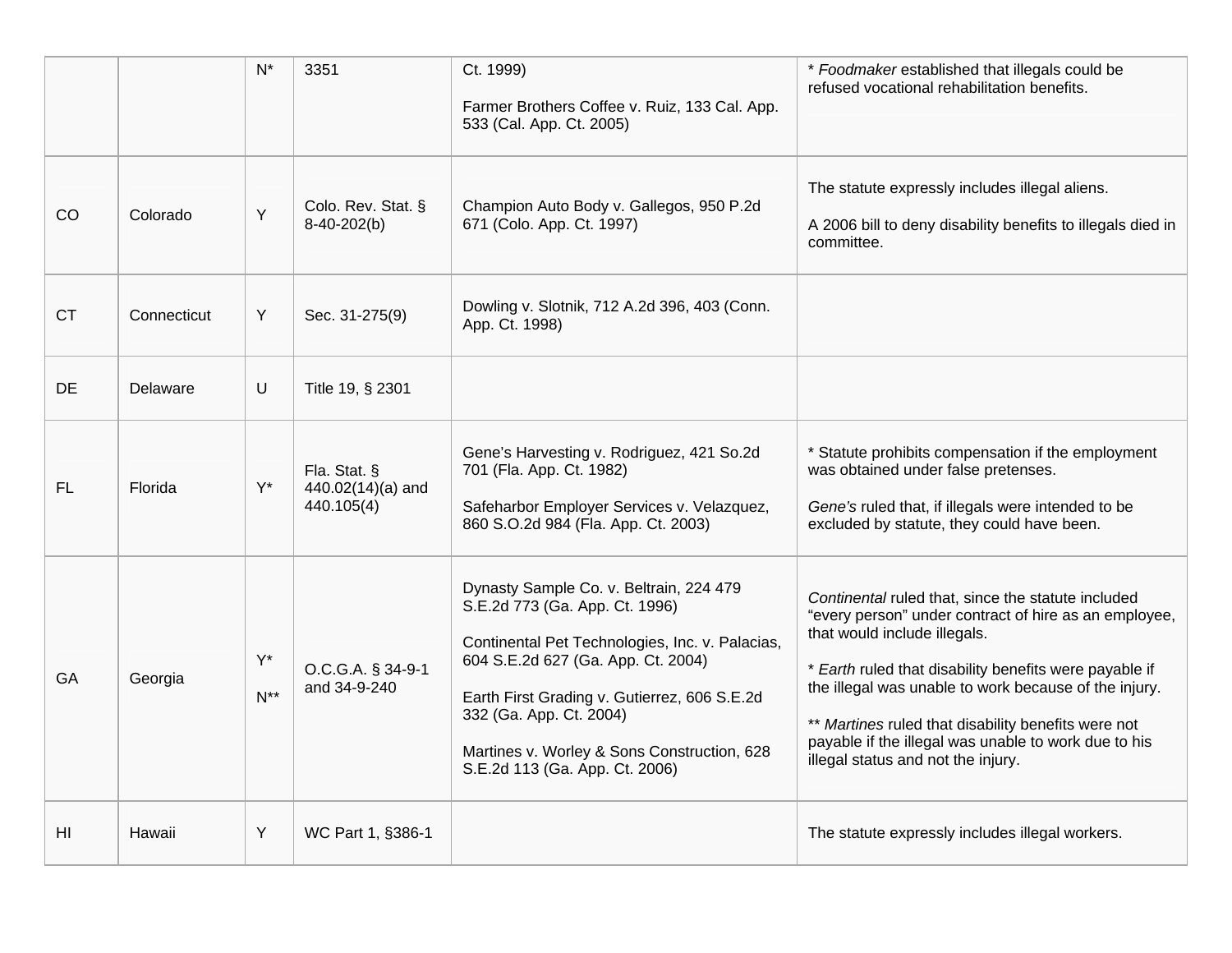| ID | Idaho         | Y       | Idaho Code § 72-<br>1366(19)(a)         |                                                                                |                                                                                                                  |
|----|---------------|---------|-----------------------------------------|--------------------------------------------------------------------------------|------------------------------------------------------------------------------------------------------------------|
| IL | Illinois      | Y       | III. Comp. Stat.<br>820/305(1)b         |                                                                                |                                                                                                                  |
| IN | Indiana       | $\sf U$ | Ind. Code Ann. §<br>$22 - 3 - 6 - 1(b)$ |                                                                                |                                                                                                                  |
| IA | lowa          | Y       | lowa 85.61                              | Iowa Erosion Control v. Sanchez, 599 N.W.2d<br>711 (Iowa App. Ct. 1999)        |                                                                                                                  |
| KS | Kansas        | Y       | Chapter 44, Article<br>5, 44-508(b)     | Jurado v. Popejoy Constr. Co., 853 P.2d 669<br>(Kan. Sup. Ct. 1993)            |                                                                                                                  |
| KY | Kentucky      | Y       | Ky. Rev. Stat. Ann.<br>$$342-0011(21)$  |                                                                                |                                                                                                                  |
| LA | Louisiana     | Y       |                                         | Artiga v. M.A. Patout & Son, 671 So.2d 1138<br>(La. App. Ct. 1996)             |                                                                                                                  |
| ME | Maine         | $\sf U$ |                                         |                                                                                |                                                                                                                  |
| MD | Maryland      | Y       |                                         | Design Kitchen and Baths v. Lagos, 882 A.2d<br>817 (Md. App. Ct. 2005)         |                                                                                                                  |
| MA | Massachusetts | Y       |                                         | Medellin v. Cashman KPA, et al., Mass. Dept.<br>of Industrial Accidents (2003) | Medellin ruled that a contract between an employer<br>and an undocumented worker was an enforceable<br>contract. |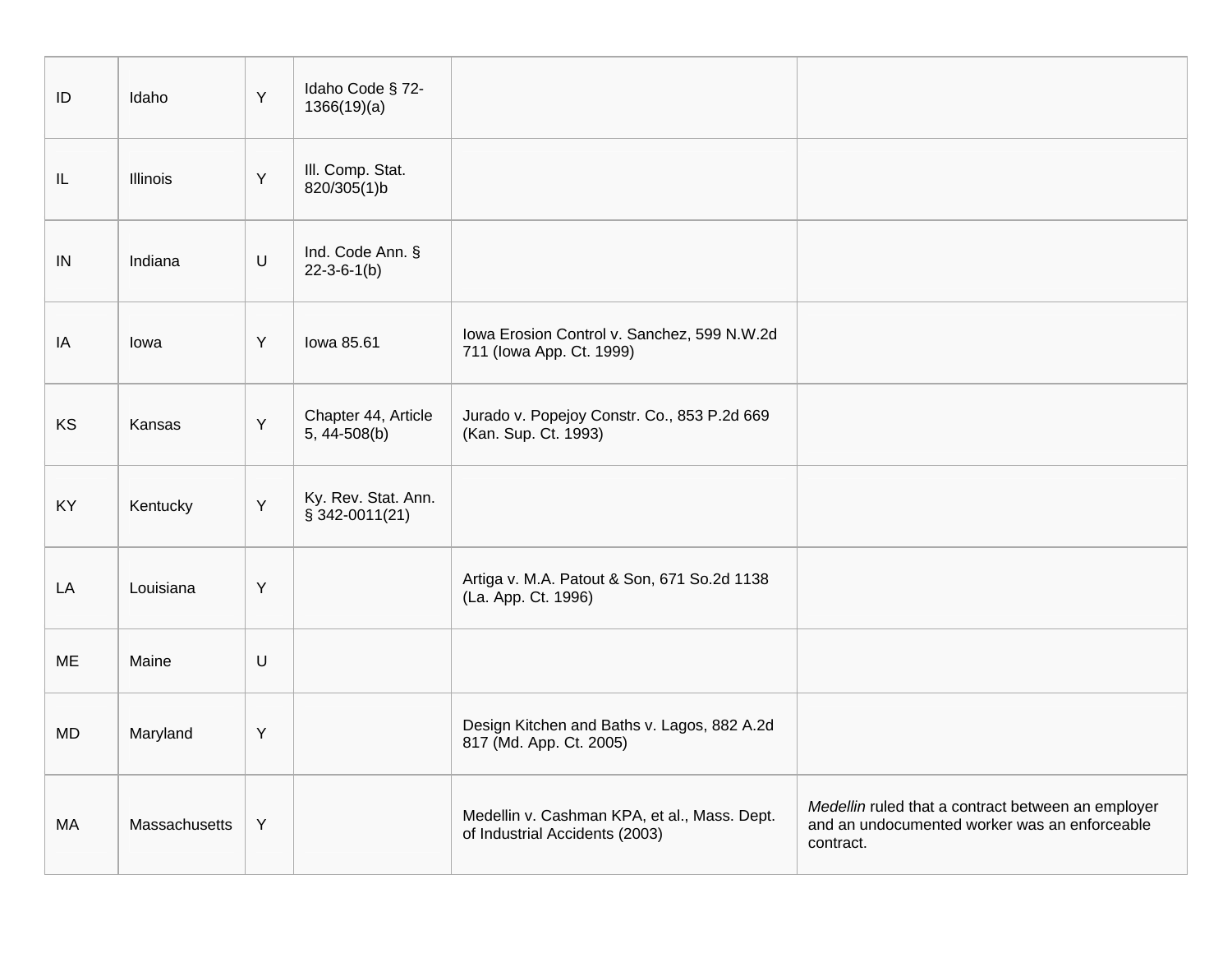| MI        | Michigan                | $Y^*$      | Mich. Stat. Ann. §<br>$17 - 237(161)(1)(1)$    | Sanchez v. Eagle Alloy, 254 Mich. App. 651<br>(Mich. App. Ct. 2003)               | * Sanchez ruled that the illegal was entitled to<br>medical, but not disability because of the commission<br>of crime under the IRCA.                                                                  |
|-----------|-------------------------|------------|------------------------------------------------|-----------------------------------------------------------------------------------|--------------------------------------------------------------------------------------------------------------------------------------------------------------------------------------------------------|
| <b>MN</b> | Minnesota               | Y          | Minn. § 176.011(9)                             | Correa v. Waymouth Farms, Inc., 664 N.W.2d<br>324 (Minn. Sup. Ct. 2003)           | Statute includes aliens, but is silent on their legal<br>status.<br>Correa ruled that, if illegals were intended to be<br>excluded by statute, they could have been.                                   |
| <b>MS</b> | Mississippi             | Y          | Miss. Code Ann. §<br>$71 - 3 - 27$             |                                                                                   |                                                                                                                                                                                                        |
| <b>MO</b> | Missouri                | $\cup$     |                                                |                                                                                   |                                                                                                                                                                                                        |
| МT        | Montana                 | Y          | Mont. Code Ann. §<br>$39-71-118(1)(a)$         |                                                                                   | Statute provides benefits even if unlawfully employed.                                                                                                                                                 |
| <b>NE</b> | Nebraska                | Y<br>$N^*$ | Neb. Rev. Stat. §§<br>48-115(2) and 48-<br>144 | <b>Isaac Ortiz v. Cement Products</b>                                             | * Ortiz established that Ortiz could be refused<br>vocational rehabilitation benefits because he could<br>not legally work in the U.S. and stated that he did not<br>plan to return to Mexico to work. |
| <b>NV</b> | Nevada                  | $Y^*$      | Nev. Rev. Stat.<br>Ann. § 616A.105             | Tarango v. State Industrial Insurance System,<br>25 P.3d 175 (Nev. Sup. Ct. 2001) | * Tarango established that vocational rehabilitation<br>benefits were covered since he could get<br>employment outside the U.S.                                                                        |
| <b>NH</b> | <b>New</b><br>Hampshire | $Y^*$      |                                                | Rosa v. Partners in Progress, Inc. No. 2004-32<br>(N.H. Sup. Ct. 2005)            | * Rosa ruled that disability payments were<br>recoverable at U.S. wages instead of home country<br>wages if the employer was aware, or should have<br>been aware, of the illegal status.               |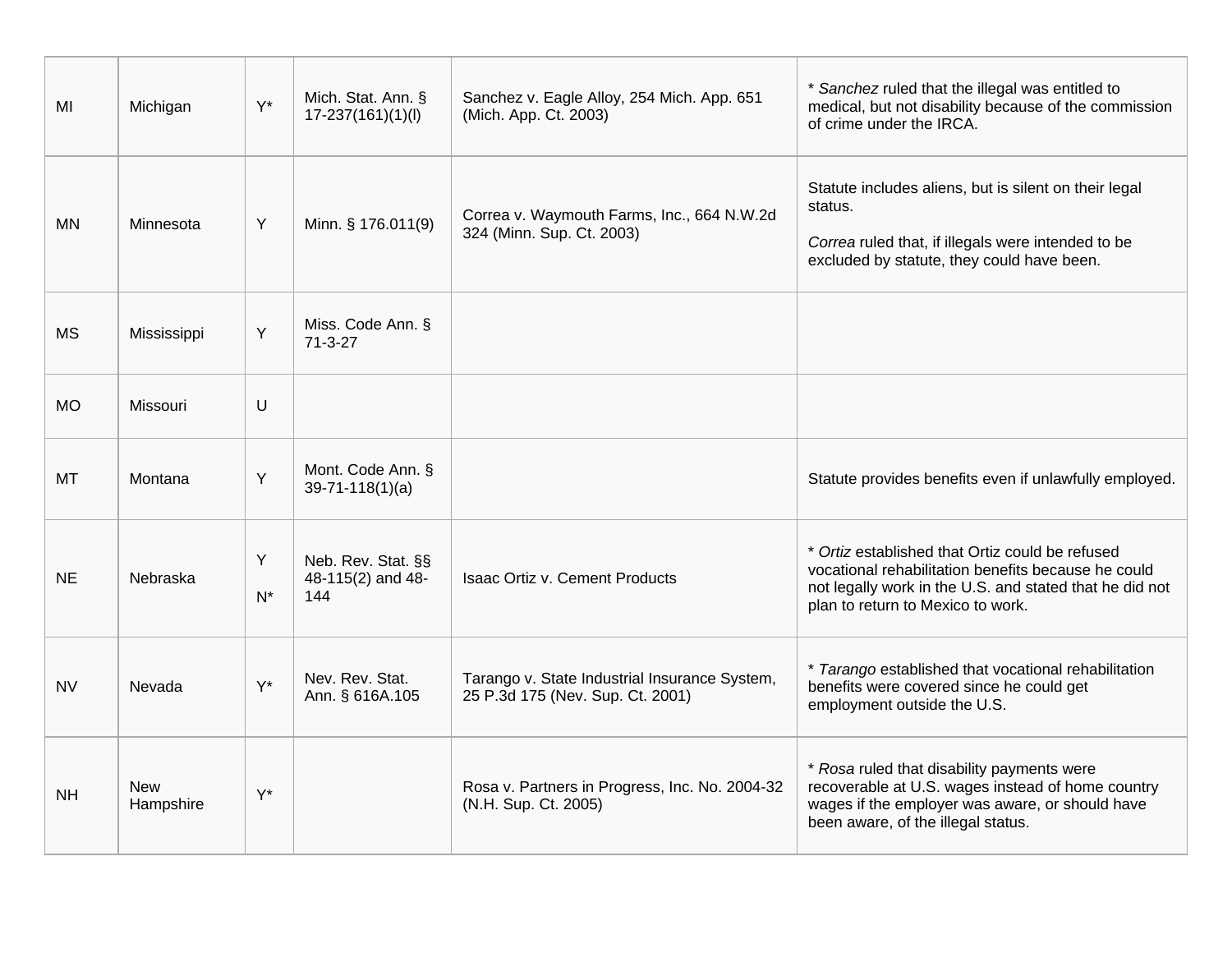| <b>NJ</b> | New Jersey        | Y      |                                                  | Montoya v. Gateway Insurance Company, 168<br>N.J. Super. 100, 104 (N.J. Super. Ct.1979)<br>Fernandez-Lopez v. Jose Cervino, Inc. 671<br>A.D.2d 1051, 1054 (N.J. Super. Ct. 1996)<br>Mendoza v. Monmouth Recycling Corporation,<br>672 A.2d 221 (N.J. Super. Ct. 1996)                                                                      | Mendoza ruled that, since illegals can file civil court<br>actions, they should likewise be able to avail<br>themselves of the statutorily-mandated substitute of<br>workers' compensation.                                                                                                                                                                                                                                                                                                                                                                                                                                                                                                                                                                                                                       |
|-----------|-------------------|--------|--------------------------------------------------|--------------------------------------------------------------------------------------------------------------------------------------------------------------------------------------------------------------------------------------------------------------------------------------------------------------------------------------------|-------------------------------------------------------------------------------------------------------------------------------------------------------------------------------------------------------------------------------------------------------------------------------------------------------------------------------------------------------------------------------------------------------------------------------------------------------------------------------------------------------------------------------------------------------------------------------------------------------------------------------------------------------------------------------------------------------------------------------------------------------------------------------------------------------------------|
| <b>NM</b> | <b>New Mexico</b> | Y      | N.M. Stat. Ann. 52-<br>$3-3$                     |                                                                                                                                                                                                                                                                                                                                            |                                                                                                                                                                                                                                                                                                                                                                                                                                                                                                                                                                                                                                                                                                                                                                                                                   |
| <b>NY</b> | New York          | Y<br>N | N.Y. Workers'<br><b>Compensation Law</b><br>§ 17 | Testa v. Sorrento Restaurant, 10 A.D.2d 133<br>(N.Y. App. Ct. 1960)<br>Jose Hernandez v. Excel Recycling Corp.<br>(N.Y. App. Ct. 2006)<br>Balbuena v. IDR Realty, 2006 N.Y. LEXIS 273<br>(N.Y. App. Ct. 2006)<br>Majlinger v. Cassino Contracting Corp. (N.Y.<br>App. Ct. 2006)<br>Ramroop v. Flexo-Craft Printing (N.Y. Sup. Ct.<br>2007) | Statute includes aliens, but is silent on their legal<br>status.<br>Testa ruled that, if illegals were intended to be<br>excluded by statute, they could have been.<br>In Ramroop, in order to be eligible for additional WC<br>benefits, a claimant must initially establish that his or<br>her impairment of earning capacity is due "solely" to<br>the compensable injury (Workers' Compensation Law<br>§ 15 [3] [v]). Here, the Workers Compensation Board<br>properly found that because claimant was an<br>undocumented alien, he was ineligible for<br>employment in the United States and, thus, his loss<br>of earning capacity was not solely attributable to his<br>compensable injury. Contrary to the claimant's<br>contention, Workers' Compensation Law § 17 does<br>not compel a contrary result. |
| <b>NC</b> | North Carolina    | $Y^*$  | N.C. Gen. Stat. §<br>$97 - 2(2)$                 | Rivera v. Trapp, 519 S.E.2d 777 (N.C. App. Ct.<br>1999)<br>Ruiz v. Belk Masonry Co., 559 S.E.2d 249<br>(N.C. App. Ct. 2002)<br>Gayton v. Gage Carolina Metals, Inc., 560<br>S.E.2d 870 (N.C. App. Ct. 2002)                                                                                                                                | The statute expressly includes illegal aliens.<br>* Gayton ruled that disability benefits were payable if<br>the illegal was unable to work because of the injury.<br>However, disability benefits were not payable if the<br>illegal was unable to work due to his illegal status and<br>not the injury.                                                                                                                                                                                                                                                                                                                                                                                                                                                                                                         |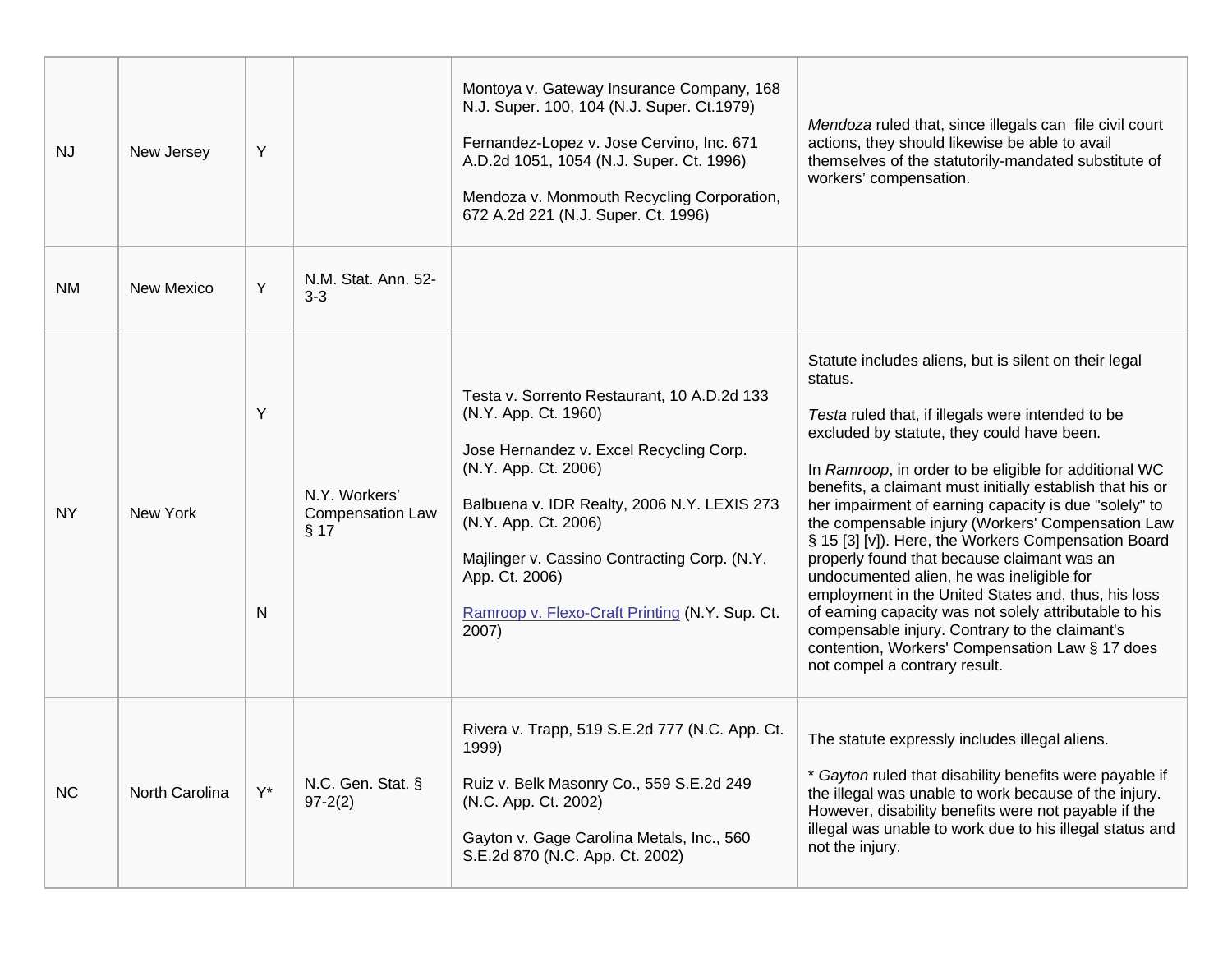| <b>ND</b>      | North Dakota   | Y | N.D. Cent. Code §<br>$65-01-02(17)(a)(2)$  |                                                                                                                                                     |                                                                                                                                                                     |
|----------------|----------------|---|--------------------------------------------|-----------------------------------------------------------------------------------------------------------------------------------------------------|---------------------------------------------------------------------------------------------------------------------------------------------------------------------|
| OH             | Ohio           | Y | Ohio Rev. Code §<br>4123.01(A)(1)(b)       | Rajeh v. Steel City Corp., 813 N.E.2d 697<br>(Ohio App. Ct. 2004)                                                                                   | Statute includes aliens, but is silent on their legal<br>status.<br>Rajeh ruled that, if illegals were intended to be<br>excluded by statute, they could have been. |
| OK             | Oklahoma       | Y |                                            | Lang v. Landeros, 918 P.2d 404 (Okla. App.<br>Ct. 1996)<br>Cherokee Industries, Inc. v. CNA Insurance<br>Company, 84 P.3d 798 (Okla. App. Ct. 2004) |                                                                                                                                                                     |
| <b>OR</b>      | Oregon         | Y |                                            |                                                                                                                                                     |                                                                                                                                                                     |
| PA             | Pennsylvania   | Y |                                            | Reinforced Earth Company v. Workers'<br>Compensation Appeal Board, 749 A.2d 1036,<br>1038 (Penn. Commw. Ct. 2000)                                   |                                                                                                                                                                     |
| R <sub>l</sub> | Rhode Island   | U |                                            |                                                                                                                                                     |                                                                                                                                                                     |
| <b>SC</b>      | South Carolina | Y | S.C. Code Ann. §<br>42-1-130               |                                                                                                                                                     | The statute expressly includes illegal workers, but<br>recently introduced legislation has sought to bar<br>benefits for illegals.                                  |
| SD             | South Dakota   | U |                                            |                                                                                                                                                     |                                                                                                                                                                     |
| <b>TN</b>      | Tennessee      | Y | Tenn. Code Ann. §<br>$50 - 6 - 102(10)(A)$ |                                                                                                                                                     | The statute expressly includes illegal workers.                                                                                                                     |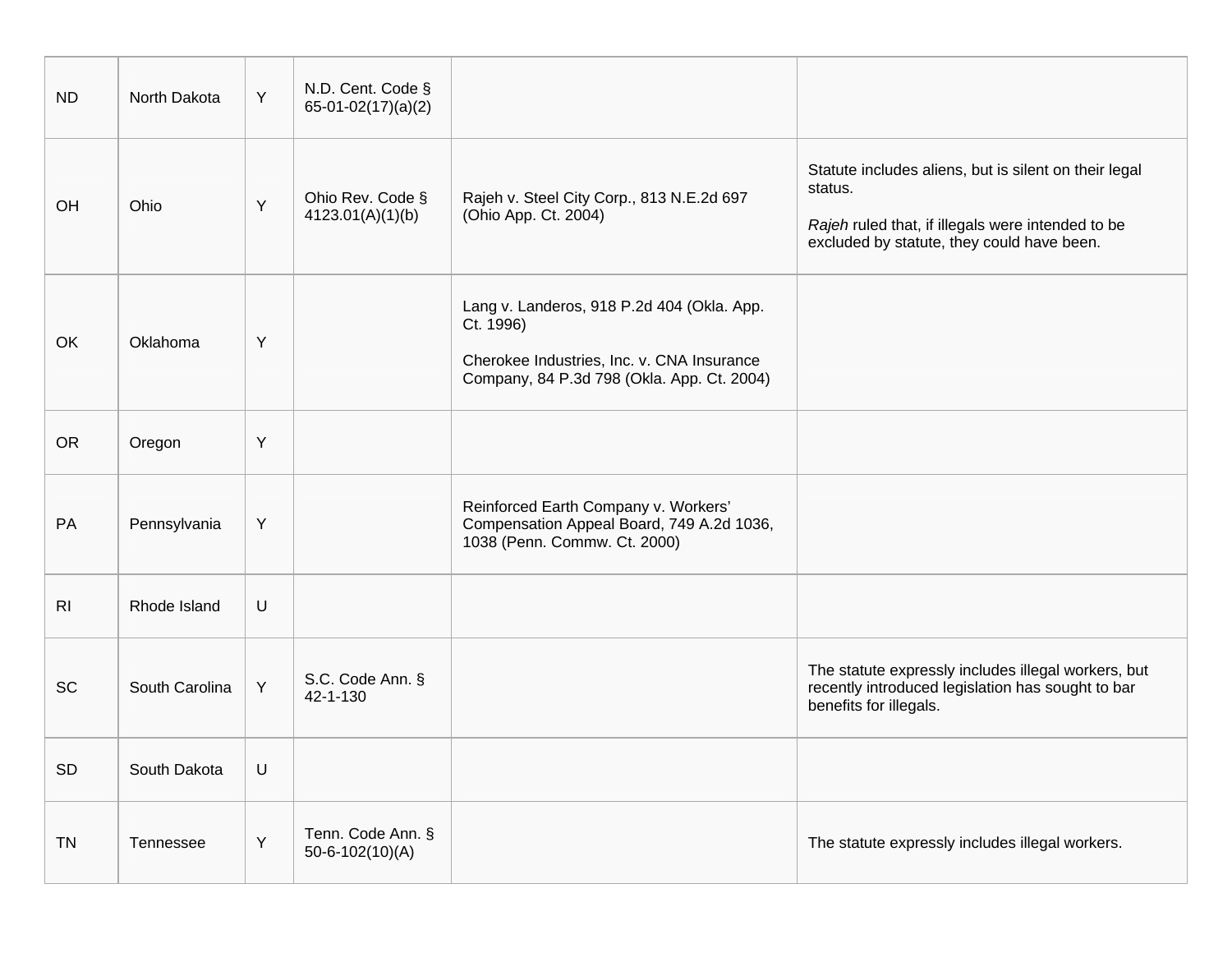| <b>TX</b> | Texas         | Y         | Tex. Lab. Code<br>Ann. § 401.011 and<br>406.092 | Commercial Standard FIRE and Marine Co. v.<br>Galindo, 484 S.W.2d 635, 637 (Tex. App. Ct.<br>1972) | The statute expressly includes illegal aliens.                                                                                                                                                                                                                                                                  |
|-----------|---------------|-----------|-------------------------------------------------|----------------------------------------------------------------------------------------------------|-----------------------------------------------------------------------------------------------------------------------------------------------------------------------------------------------------------------------------------------------------------------------------------------------------------------|
| UT        | Utah          | Y         | Utah Code Ann. §<br>34A-2-104(1)(b)             |                                                                                                    | The statute expressly includes illegal workers.                                                                                                                                                                                                                                                                 |
| VT        | Vermont       | $\cup$    |                                                 |                                                                                                    |                                                                                                                                                                                                                                                                                                                 |
| VA        | Virginia      | Y         | Va. Code Ann. §<br>65.2-101                     | Jose Granados v. Windson Development<br>Corp., 257 Va. 509; S.E.2d 290 (Va. Sup. Ct.<br>1999)      | The original WC statutes were silent on aliens, so<br>Granados ruled that illegals were not entitled to<br>benefits because illegals can't enter into contracts of<br>hire, so H.B. 1036 was passed in 2000 to permit<br>benefits. Legislation is currently being considered to<br>once again exclude benefits. |
| <b>WA</b> | Washington    | $\cup$    |                                                 |                                                                                                    |                                                                                                                                                                                                                                                                                                                 |
| <b>WV</b> | West Virginia | $\cup$    |                                                 |                                                                                                    |                                                                                                                                                                                                                                                                                                                 |
| WI        | Wisconsin     | $\cup$    |                                                 |                                                                                                    |                                                                                                                                                                                                                                                                                                                 |
| <b>WY</b> | Wyoming       | ${\sf N}$ | Wyom. Stat. Ann. §<br>27-14-102(a)(vii)         | Felix v. State of Wyoming, 986 P.2d 161<br>(Wyom. Sup. Ct. 1999)                                   | The statute expressly includes only "legally<br>employedaliens."<br>Felix confirmed that illegals were not entitled to<br>benefits.                                                                                                                                                                             |

# **Resources:**

**Illegal Aliens and Workers' Compensation**